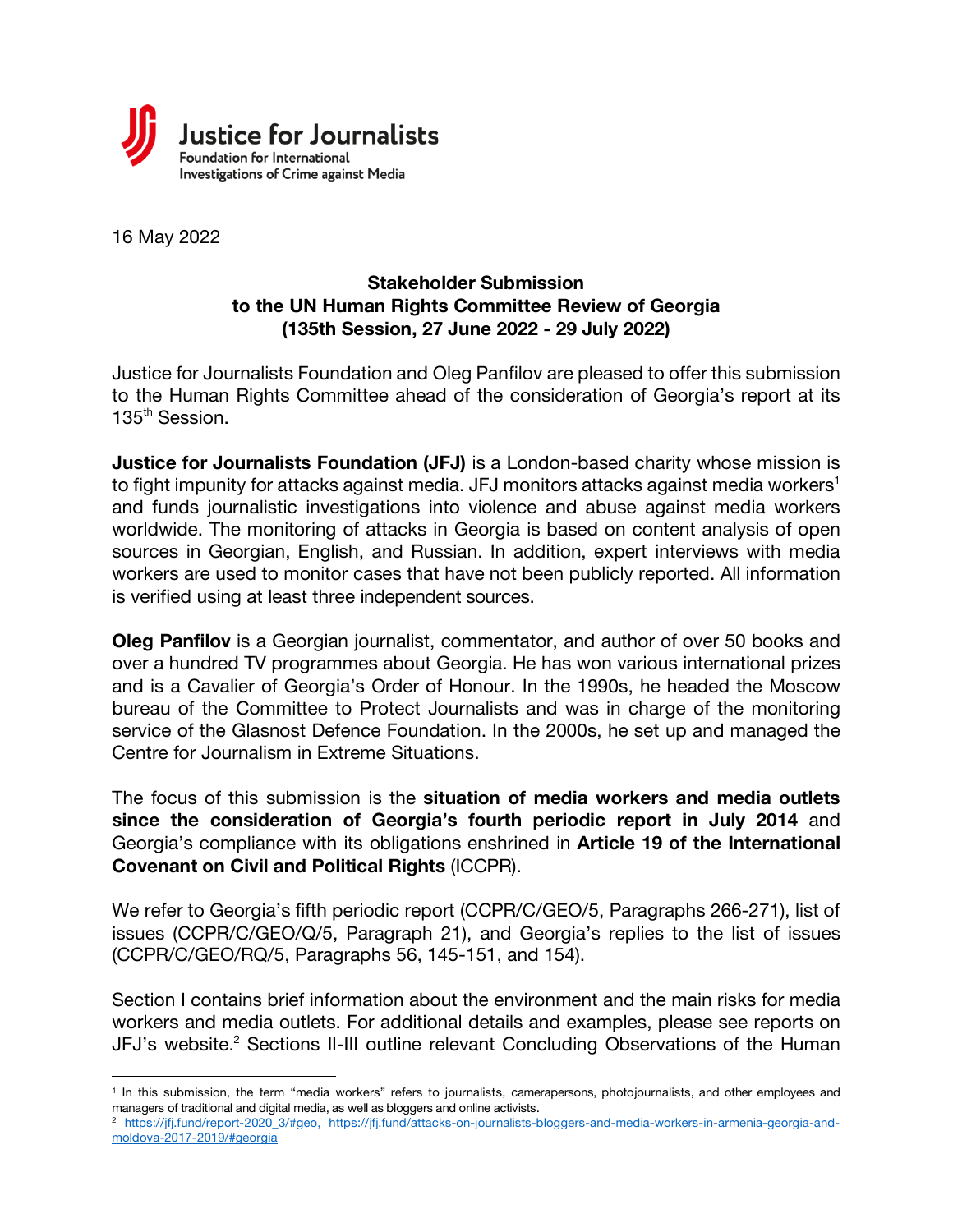Rights Committee and Universal Periodic Review (UPR) recommendations. Finally, in Section IV, we propose key recommendations.

#### **I. Situation of media workers and media outlets (Article 19)**

Since consideration of Georgia's previous periodic report in 2014, the environment for journalism has deteriorated offline and improved online. The country has lost five positions in Reporters Without Borders' World Press Freedom Index and currently ranks 89 out of 180 countries ("problematic situation"), despite significant improvements in 2015-2021.<sup>3</sup> Freedom House's Internet Freedom Score for Georgia has slightly improved, from 75 ("free") in 2016, when it was first measured, to 77 ("free") in 2021, despite some fluctuations in between. 4

In 2017-2021, Justice for Journalists Foundation documented 554 cases of pressure on media workers and media outlets. 227 of them were physical attacks and threats, 216 – non-physical attacks and threats online and offline, and in 111 instances, judicial and economic means were used to exert pressure. In a significant number of cases (about 56 %), the perpetrators were representatives of the authorities.

The graphs below illustrate the distribution of cases over the years and the most widely used types of pressure within each category:



a) Physical attacks and threats

 $\overline{a}$ 

<sup>3</sup> https://rsf.org/en/country/georgia

<sup>4</sup> https://freedomhouse.org/country/georgia/freedom-net/2016, https://freedomhouse.org/country/georgia/freedom-net/2021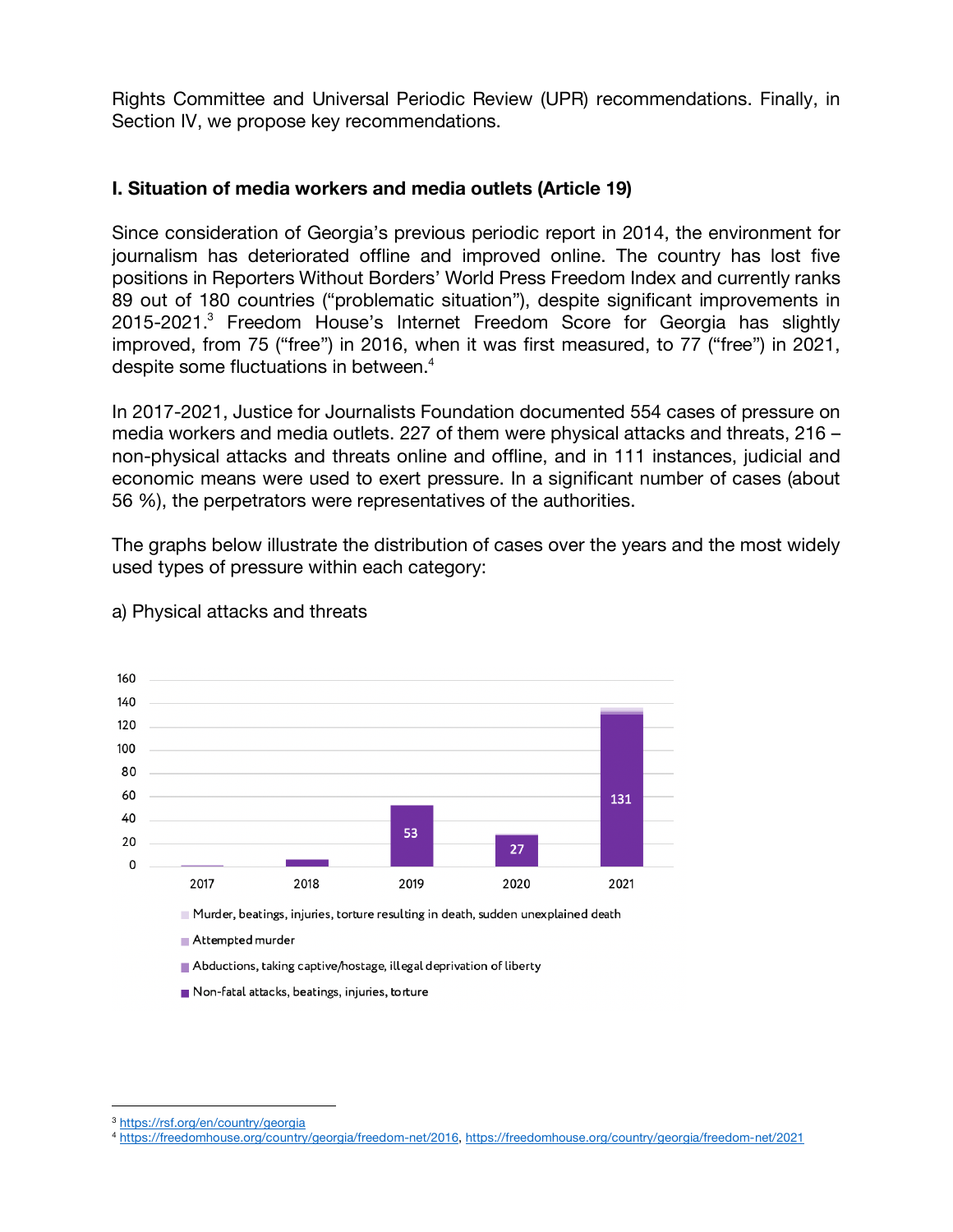

### b) Non-physical attacks and threats online and offline



# c) Use of judicial and economic measures

In total, since 2017, the number of different types of pressure has increased by over nine times.

Some of the significant recent developments included: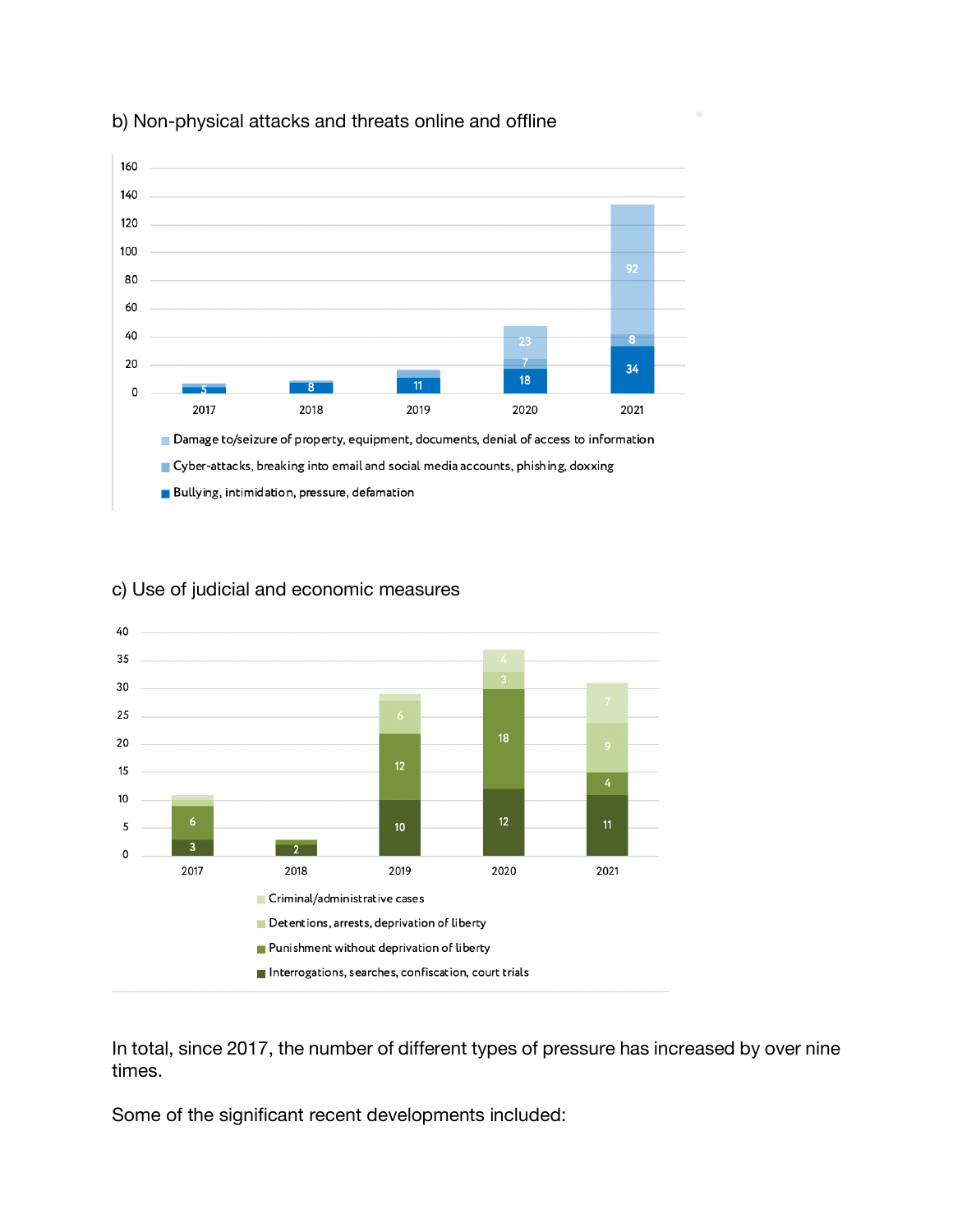### 1) Politically-motivated persecution of media workers

During the analysed period, the authorities' increased pressure on the media was largely due to their desire to suppress the growing opposition sentiments in society.

Since the 2016 parliamentary elections, the opposition TV channel Rustavi 2 has repeatedly criticised the authorities by covering the resurgence of corruption, cronyism, the rise in crime rates, and the persecution of political opposition. In 2017-2019, in the run-up to the next parliamentary elections, the authorities launched several physical and legal attacks on Rustavi 2. As a result, they achieved the change of the channel's ownership and its reorientation from critical to neutral coverage of their policies. Other popular TV channels were also harassed, particularly Pirveli TV and Adjara Autonomy Public Broadcaster (Adjara TV), where the authorities succeeded in changing the management.

In 2019-2020, the main targets of pressure emanating from the authorities (particularly through administrative, financial, judicial, and law enforcement measures) were employees of Adjara TV who spoke against the pro-government policies of the channel, and opposition TV channels Formula, Pirveli, and Mtavari Arhi (created by journalists who had left Rustavi 2 after the change of ownership).

In 2019, Nika Gvaramia, the current director of Mtavari Arhi, was charged with embezzlement and several other crimes related to his decisions while being the director of Rustavi 2. The criminal charges against him appeared unsubstantiated.<sup>5</sup> However, on 16 May 2022, the Tbilisi City Court convicted him to three-and-a-half-year imprisonment.

In 2020, Giorgi Rurua, the shareholder of Mtavari Arhi, was sentenced to four-year imprisonment for the unlawful acquisition, possession, and carrying of firearms, the charges he and his supporters considered politically motivated. In 2021, the President pardoned him.

Moreover, the authorities have intensified their crackdown on opposition media through the Georgian National Communications Commission, which imposes fines for politically motivated reasons.

#### 2) Physical attacks

 $\overline{a}$ 

Compared to other countries in the region, Georgia remains generally safe for media workers and has become a hub for journalists escaping persecution in their home countries.

However, three media workers have recently died in circumstances that could be related to their professional activity:

<sup>5</sup> https://www.ombudsman.ge/eng/akhali-ambebi/sasamartlos-megobris-mosazreba-nika-gvaramis-braldebis-sakmeze; https://transparency.ge/en/post/analysis-criminal-case-prosecution-nika-gvaramia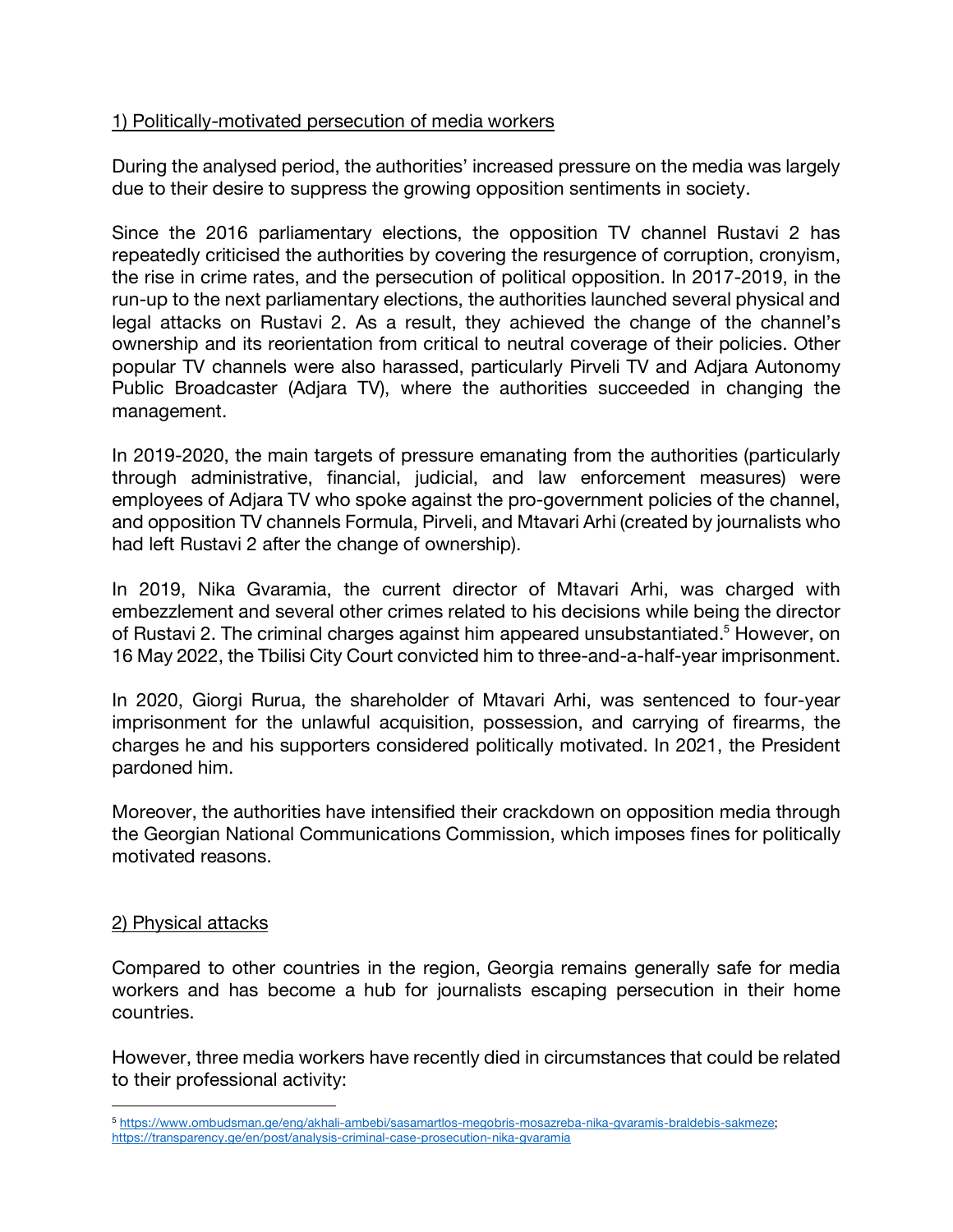- On 11 July 2021, the dead body of Aleksandre Lashkarava, a Pirveli TV cameraman previously attacked by a right-wing group during the anti-LGBT protest, was found at his home in Tbilisi;

- On 30 July 2021, Azerbaijani oppositional blogger Huseyn Bakixanov reportedly jumped from the seventh floor of the Rooms Hotel in Tbilisi after having been allegedly incited to suicide;

- On 16 September 2021, Nika Kvaratskhelia, a blogger and founder of Georgian social media platform Feedc, died in hospital from a gunshot wound.

The police have started an investigation into all three cases.

Also, between 2017 and 2021, at least 227 physical attacks against media workers took place. Most of them happened in 2021 during the Tbilisi Pride of 5 July and the Georgian local elections of 2 and 30 October.

Two notable cases of violence from the police and other state officials were connected with the protest dispersals:

- The night of 20-21 June 2019, police used tear gas and rubber bullets during the dispersal of a protest in front of the Parliament, sparked by the speech of a Russian Federation MP in the seat of Georgia's Parliament speaker. As a result, at least 39 media workers were injured.

- The night of 8-9 November 2020, police used excessive force, water cannons, and tear gas against people protesting against the results of the parliamentary election in front of the Central Election Commission. As a result, at least six journalists were injured, and their equipment was damaged.

Journalists in Georgia do not use special press vests or other identifying insignia, but it is possible that police officers used force deliberately to intimidate them. The cases have not been effectively investigated.

Another noteworthy case was the abduction of independent Azerbaijani journalist Afgan Mukhtarli on 29 May 2017. Both Azerbaijani and Georgian security services were reportedly involved in his abduction.

In some cases, non-state actors also physically attack media workers. These include security guards of private businesses, pro-government activists, and priests. They are often favoured by the authorities and are ideologically and financially linked to them, as well as to the reactionary part of the Georgian Orthodox Church.

Examples include an attack on Rustavi 2 director Nika Gvaramia and other journalists during the siege of the channel in January 2017, attacks on media workers during the Tbilisi Pride of 5 July 2021 and the Georgian local elections of 2 and 30 October 2021.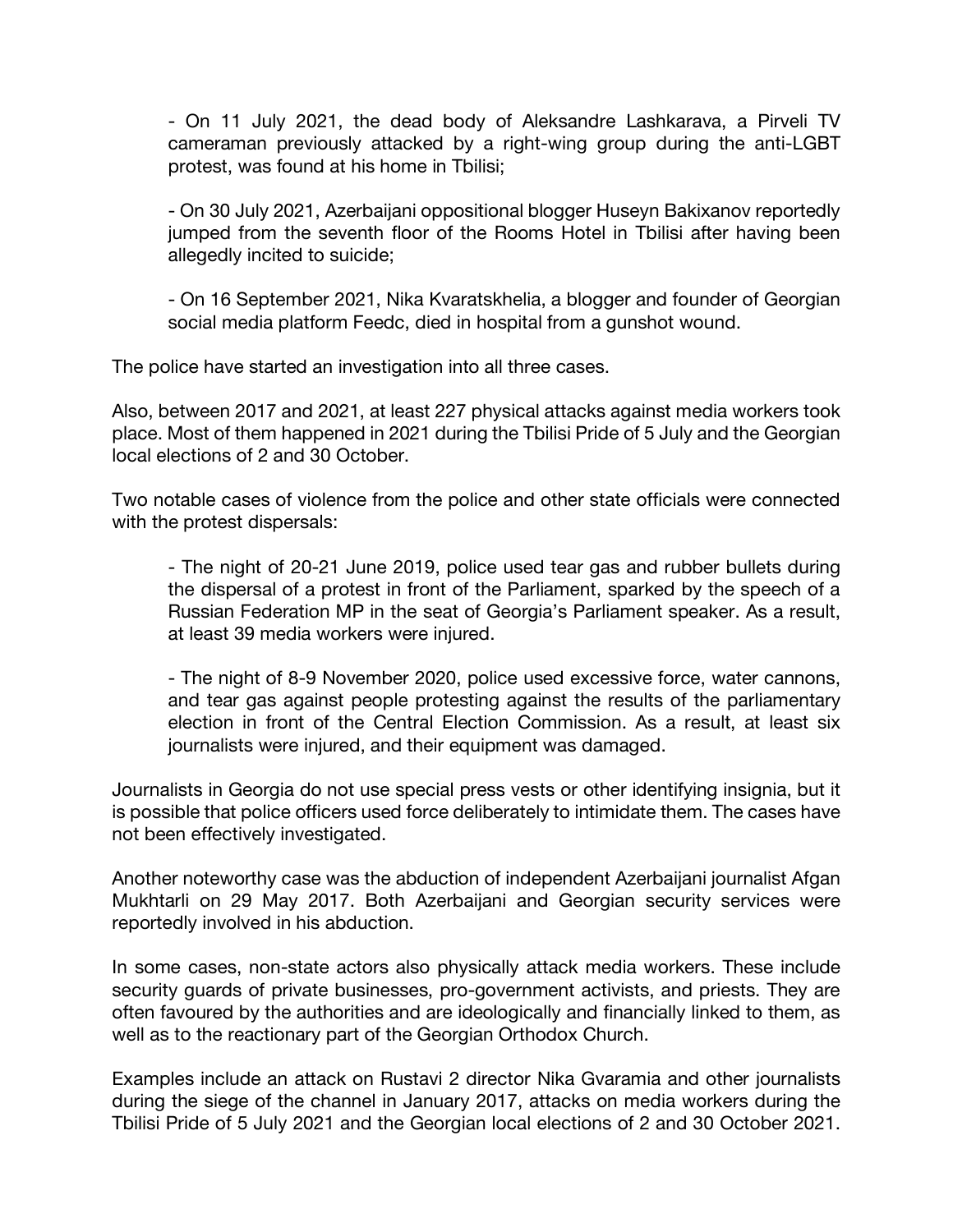The authorities have started investigating a small part of July 2021 attacks after international organisations expressed their concerns, however most of the attacks have not been effectively investigated.

In general, criminal cases regarding violence against journalists result in the imposition of fines or minor prison terms on the perpetrators, which appears inadequate to prevent further crimes. The authorities are particularly reluctant to punish the priests. One of the reasons is that the church in Georgia is closely linked to the state and financed from the state budget.

In 2020, the number of physical attacks declined due to the international attention to Georgia, including from the international human rights organisations. However, it was replaced by the rise of non-physical attacks and threats online and offline. In 2021, 137 such cases were documented, which is almost eight times more than in 2019. They included damage and seizure of property, vehicles, equipment, documents, journalistic materials, and print media circulation.

#### 3) Judicial and economic measures

During the 2004-2012 reforms, Georgian legislation was generally aligned with the international human rights standards.

However, the number of cases of pressure on media workers through legal means has increased over the past few years.

In addition to the criminal cases mentioned in the section on politically-motivated persecution and related proceedings, a widespread tool for putting pressure on journalists was their dismissal and forcing them to leave the profession. The authorities used it, for example, to change the editorial board of Rustavi 2 and the management of Adjara TV. In 2020, all 12 dismissals were related to Adjara TV after the journalists expressed their discontent with channel management's censorship and pro-government information policy. In 2021, there were three dismissals for varying reasons (refusal to get vaccinated, political reasons, and in one case the reason is unclear).

In 2019-2021, the authorities' actions against the media typically included several pressure mechanisms, such as litigation, fines, and unofficial editorial censorship for media outlets dependent on the state budget.

As a result of the judicial and economic pressure, self-censorship by media workers in both state and opposition media is becoming a real problem for quality journalism and media freedom in Georgia.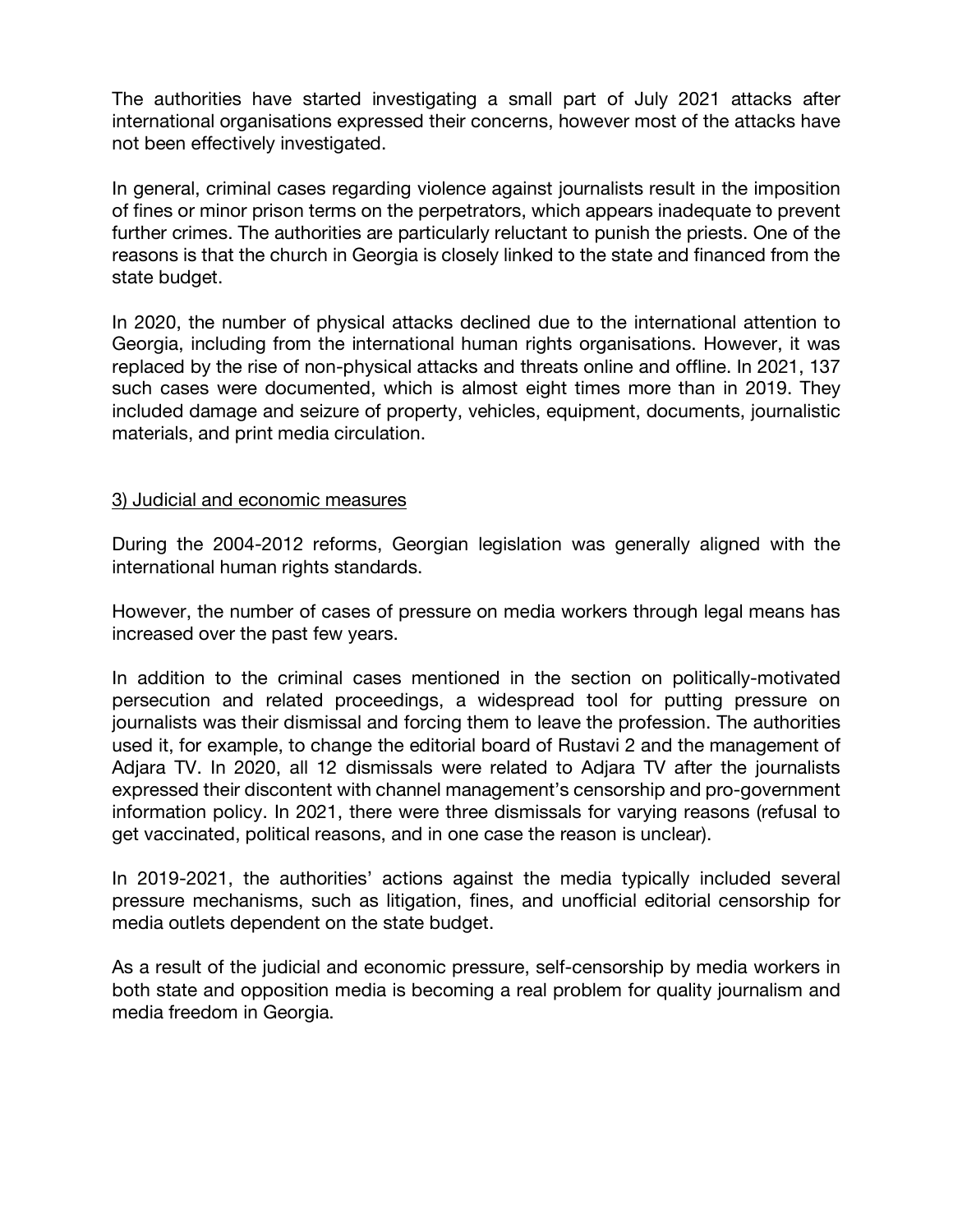### 4) COVID-19 restrictions

In 2020, Georgia introduced restrictions on the right to freedom of assembly, freedom of information, and freedom of movement and established rules of isolation and quarantine to counter the spread of COVID-19.<sup>6</sup>

These restrictions have resulted in additional pressure on Georgian media workers. In 2020, at least eight instances of pressure due the COVID-19 pandemic were documented. Two of them were non-physical attacks and threats online and offline (prohibition to attend a parliamentary session and insults for questions posed by journalists), two were physical attacks and threats (both – attempts to prevent coverage of the authorities' and church's response to the pandemic), and four – the use of legal proceedings against media workers for their news coverage, social media posts, and comments.

In 2021, two relevant instances were documented: one non-physical (non-admission of the media worked to the parliament) and one legal (dismissal from the job for the refusal to get vaccinated).

# **II. Relevant Concluding Observations of the Human Rights Committee**

In its 2014 Concluding Observations (CCPR/C/GEO/CO/4), the Human Rights Committee expressed concern that the investigations into the violent dispersal of peaceful demonstrations on 7 November 2007, 15 June 2009, and 3 January 2011 and the incidents in Mereti (26 June 2012) and Karaleti (12 July 2012), during which journalists were physically and verbally assaulted, were still pending (Paragraph 12).

In this connection, the Committee recommended that Georgia should "pursue its plans to establish an independent and impartial body to investigate allegations of abuse by police and other law enforcement officers, including torture and inhuman or degrading treatment," "complete investigations into such cases without any undue delay, prosecute perpetrators and, if they are convicted, impose sanctions commensurate with the gravity of their acts, and provide victims with effective remedies" (Ibid.).

# **III. Relevant UPR Recommendations**

 $\overline{a}$ 

Recommendations made during the third cycle of the UPR of Georgia in January 2021 included the following:

- 148.102 Ensure prompt and impartial investigations into all incidents of excessive use of force by law enforcement authorities against protesters and journalists (Austria) (Supported; A/HRC/47/15/Add.1);

<sup>6</sup> https://www.icnl.org/covid19tracker/?location=45&issue=&date=&type=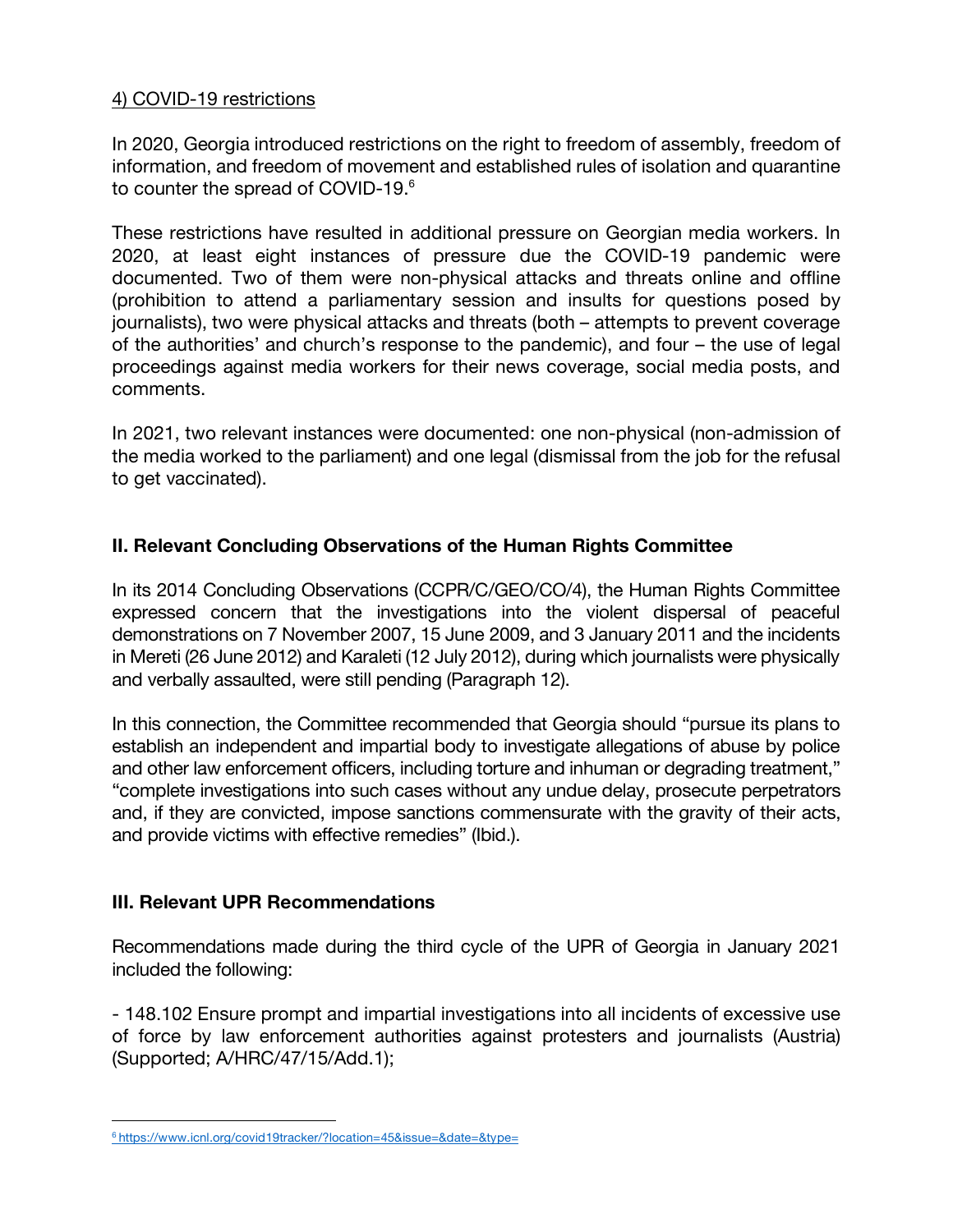- 148.120 Continue efforts to ensure freedom of the media on the basis of international standards (Uzbekistan) (Supported; A/HRC/47/15/Add.1);

- 148.121 Promote editorial independence in major print and online publications (Australia) (Supported; A/HRC/47/15/Add.1);

- 148.122 Ensure effective and efficient investigations, prosecutions, sanctions and remedies in relation to all attacks against journalists or media workers as well as in relation to the excessive use of force by law enforcement agencies (Belgium) (Supported; A/HRC/47/15/Add.1);

- 148.123 Ensure full enjoyment of freedom of expression and media pluralism, including full independence of public broadcasting, for example by developing specific regulations and by-laws to avoid the restriction of broadcasters' editorial independence; further strengthen guarantees of access to information (Czechia) (Supported; A/HRC/47/15/Add.1);

- 148.124 Ensure that journalists and media workers can exercise their profession in a free and secure environment (Ecuador) (Supported; A/HRC/47/15/Add.1);

- 148.125 Guarantee media freedom and media pluralism (France) (Supported; A/HRC/47/15/Add.1);

- 148.126 Protect and uphold freedom of expression and peaceful assembly, including by respecting and supporting free and independent media, in line with international human rights standards (Iceland) (Supported; A/HRC/47/15/Add.1); and

- 148.127 Take the necessary steps to allow journalists and media professionals to work in a safe and free environment (Libya) (Supported; A/HRC/47/15/Add.1).

# **IV. Recommendations**

We encourage the Human Rights Committee to urge the government to:

- Acknowledge the contribution of independent media workers and media outlets in Georgia to society;
- Ensure the protection of media workers from any undue pressure related to their journalism and emanating from the representatives of the authorities or any third parties, regardless of the media workers' actual or perceived political views;
- Ensure effective protection of media workers from physical and non-physical attacks while covering public assemblies, and in particular train law enforcement officers to police assemblies in accordance with the international standards;